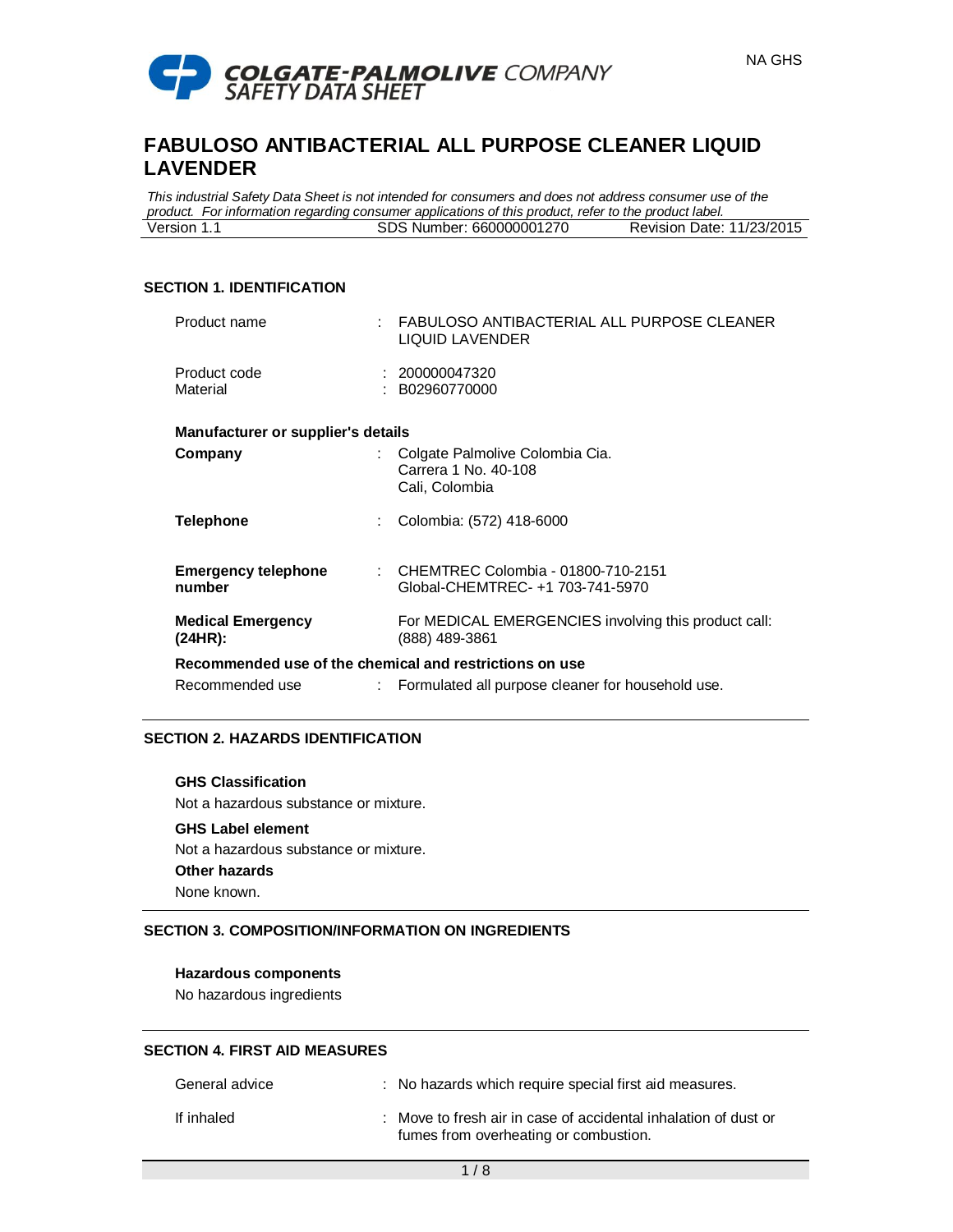

*This industrial Safety Data Sheet is not intended for consumers and does not address consumer use of the product. For information regarding consumer applications of this product, refer to the product label.* Version 1.1 SDS Number: 660000001270 Revision Date: 11/23/2015

|                                                                   | If symptoms persist, call a physician.                                                                                                                               |
|-------------------------------------------------------------------|----------------------------------------------------------------------------------------------------------------------------------------------------------------------|
| In case of skin contact                                           | : Take off contaminated clothing and shoes immediately.<br>Wash off with soap and plenty of water.                                                                   |
| In case of eye contact                                            | : Flush eyes with water as a precaution.<br>Remove contact lenses.<br>Protect unharmed eye.<br>Keep eye wide open while rinsing.                                     |
| If swallowed                                                      | : Clean mouth with water and drink afterwards plenty of water.<br>Do not give milk or alcoholic beverages.<br>Never give anything by mouth to an unconscious person. |
| Most important symptoms<br>and effects, both acute and<br>delayed | : None known.                                                                                                                                                        |

## **SECTION 5. FIREFIGHTING MEASURES**

| Suitable extinguishing media                     | : Use extinguishing measures that are appropriate to local cir-<br>cumstances and the surrounding environment. |
|--------------------------------------------------|----------------------------------------------------------------------------------------------------------------|
| Hazardous combustion prod-<br>ucts               | : No hazardous combustion products are known                                                                   |
| Further information                              | : Standard procedure for chemical fires.                                                                       |
| Special protective equipment<br>for firefighters | : In the event of fire, wear self-contained breathing apparatus.                                               |

### **SECTION 6. ACCIDENTAL RELEASE MEASURES**

| Environmental precautions                                | : No special environmental precautions required.                                                             |
|----------------------------------------------------------|--------------------------------------------------------------------------------------------------------------|
| Methods and materials for<br>containment and cleaning up | : Wipe up with absorbent material (e.g. cloth, fleece).<br>Keep in suitable, closed containers for disposal. |

### **SECTION 7. HANDLING AND STORAGE**

| Advice on protection against<br>fire and explosion | : Normal measures for preventive fire protection.                                |
|----------------------------------------------------|----------------------------------------------------------------------------------|
| Advice on safe handling                            | : For personal protection see section 8.<br>No special handling advice required. |
| Conditions for safe storage                        | : Keep container tightly closed in a dry and well-ventilated<br>place.           |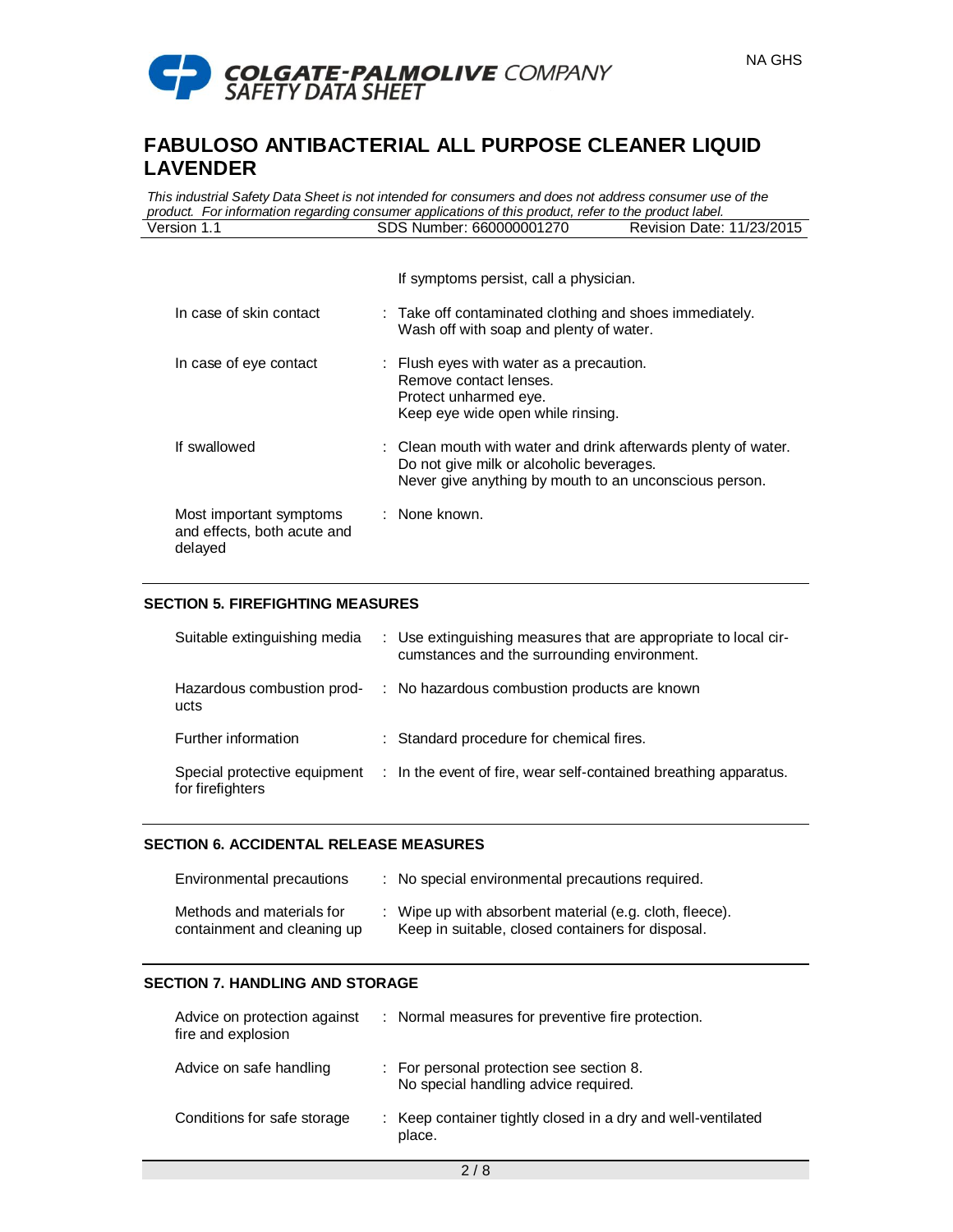

*This industrial Safety Data Sheet is not intended for consumers and does not address consumer use of the product. For information regarding consumer applications of this product, refer to the product label.* Version 1.1 SDS Number: 660000001270 Revision Date: 11/23/2015

Materials to avoid : No special restrictions on storage with other products.

## **SECTION 8. EXPOSURE CONTROLS/PERSONAL PROTECTION**

Contains no substances with occupational exposure limit values.

**Components with workplace control parameters**

| Personal protective equipment |                                                                        |
|-------------------------------|------------------------------------------------------------------------|
| Respiratory protection        | : No personal respiratory protective equipment normally re-<br>quired. |
| Hand protection               |                                                                        |
| Remarks                       | : For prolonged or repeated contact use protective gloves.             |
| Eye protection                | : Safety glasses                                                       |
| Skin and body protection      | : Protective suit                                                      |
| Hygiene measures              | : General industrial hygiene practice.                                 |

## **SECTION 9. PHYSICAL AND CHEMICAL PROPERTIES**

| Appearance  | $:$ liquid  |
|-------------|-------------|
| Colour      | $:$ purple  |
| pH          | : 7         |
| Flash point | : > 200 °F  |
| Density     | $: 1$ g/cm3 |

# **SECTION 10. STABILITY AND REACTIVITY**

| Reactivity                              | : Stable under recommended storage conditions.        |
|-----------------------------------------|-------------------------------------------------------|
| Chemical stability                      | : No decomposition if stored and applied as directed. |
| Possibility of hazardous reac-<br>tions | : No hazards to be specially mentioned.               |
| Conditions to avoid                     | : No data available                                   |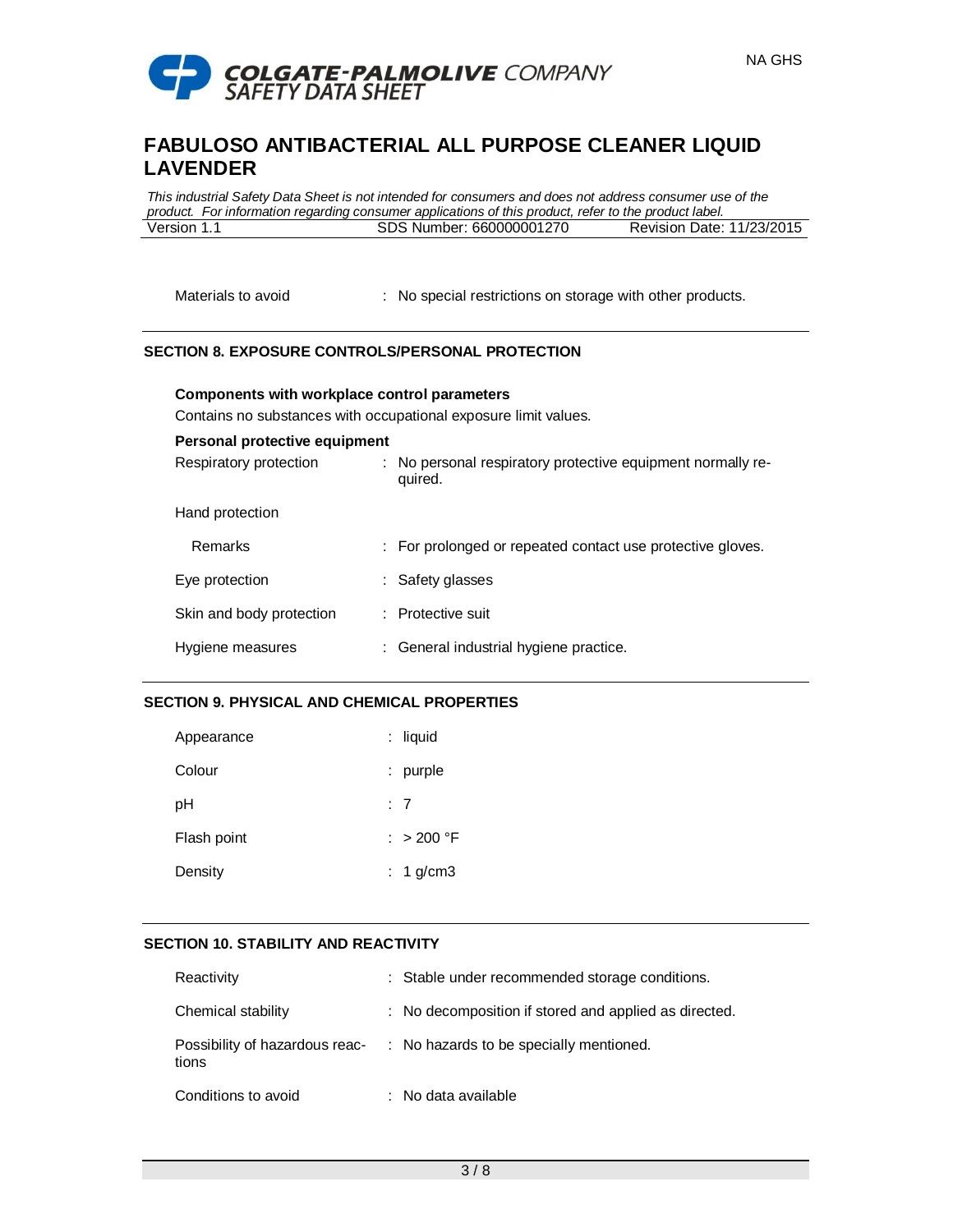

*This industrial Safety Data Sheet is not intended for consumers and does not address consumer use of the product. For information regarding consumer applications of this product, refer to the product label.* Version 1.1 SDS Number: 660000001270 Revision Date: 11/23/2015

## **SECTION 11. TOXICOLOGICAL INFORMATION**

### **Acute toxicity**

Not classified based on available information.

### **Product:**

| Acute oral toxicity   | : Acute toxicity estimate: $> 5,000$ mg/kg<br>Method: Calculation method |
|-----------------------|--------------------------------------------------------------------------|
| Acute dermal toxicity | : Acute toxicity estimate: $> 5,000$ mg/kg<br>Method: Calculation method |

### **Skin corrosion/irritation**

Not classified based on available information.

# **Product:**

Remarks: According to the classification criteria of the European Union, the product is not considered as being a skin irritant.

### **Serious eye damage/eye irritation**

Not classified based on available information.

## **Product:**

Remarks: According to the classification criteria of the European Union, the product is not considered as being an eye irritant.

### **Respiratory or skin sensitisation**

Skin sensitisation: Not classified based on available information. Respiratory sensitisation: Not classified based on available information.

## **Product:**

Remarks: No data available

### **Germ cell mutagenicity**

Not classified based on available information.

### **Carcinogenicity**

Not classified based on available information.

| <b>IARC</b> | No component of this product present at levels greater than or<br>equal to 0.1% is identified as probable, possible or confirmed<br>human carcinogen by IARC. |
|-------------|---------------------------------------------------------------------------------------------------------------------------------------------------------------|
| <b>OSHA</b> | No component of this product present at levels greater than or<br>equal to 0.1% is identified as a carcinogen or potential carcino-<br>gen by OSHA.           |
| <b>NTP</b>  | No component of this product present at levels greater than or<br>equal to 0.1% is identified as a known or anticipated carcinogen                            |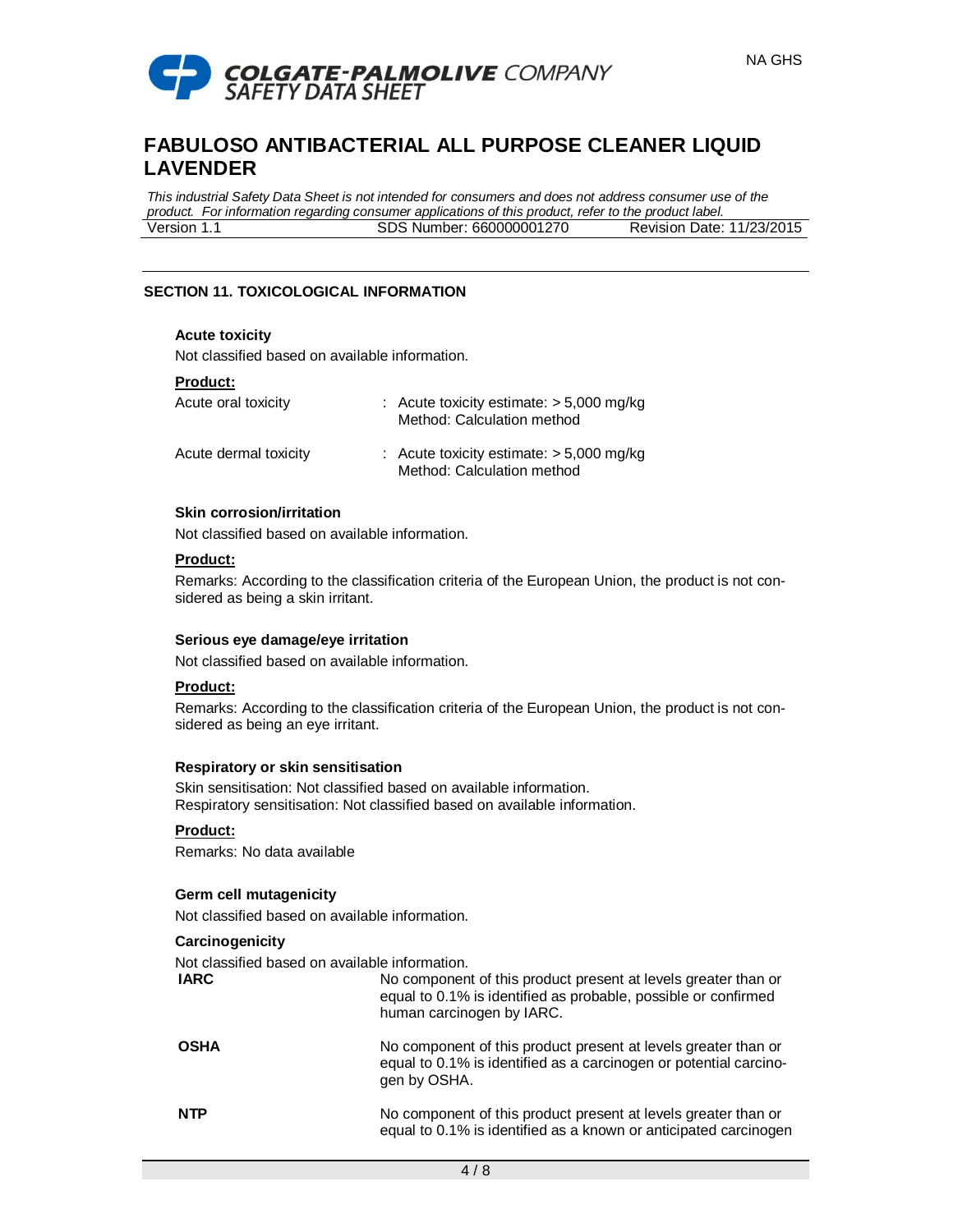

*This industrial Safety Data Sheet is not intended for consumers and does not address consumer use of the product. For information regarding consumer applications of this product, refer to the product label.* Version 1.1 SDS Number: 660000001270 Revision Date: 11/23/2015

by NTP.

### **Reproductive toxicity**

Not classified based on available information.

### **STOT - single exposure**

Not classified based on available information.

### **STOT - repeated exposure**

Not classified based on available information.

### **Aspiration toxicity**

Not classified based on available information.

**Further information**

### **Product:**

Remarks: This product has not been tested as a whole. However, this formula was reviewed by expert toxicologists in the Product Safety Assurance Department of Colgate-Palmolive and is determined to be safe for its intended use. This review has taken into consideration available safety-related information including information on individual ingredients, similar formulas and potential ingredient interactions. This review is a component of the hazard determination used to prepare the statements in Section 3 of the SDS.

### **SECTION 12. ECOLOGICAL INFORMATION**

The product has not been tested as a whole for environmental toxicity. However, environmental information on the ingredients in this product have been reviewed by the Environmental, Health and Safety group of Colgate-Palmolive and determined to have an acceptable environmental profile. This evaluation is based on available information on individual ingredients, interactions of ingredients, and similar ingredients. Biodegradability claims are supported by data on ingredients (i.e., surfactants are biodegradable) or testing conducted on the final product (i.e., This product is biodegradable).

### **SECTION 13. DISPOSAL CONSIDERATIONS**

| <b>Disposal methods</b> |                                                                                                                                    |
|-------------------------|------------------------------------------------------------------------------------------------------------------------------------|
| Waste from residues     | : Offer surplus and non-recyclable solutions to a licensed dis-<br>posal company.                                                  |
| Contaminated packaging  | : Empty remaining contents.<br>Empty containers should be taken to an approved waste han-<br>dling site for recycling or disposal. |

### **SECTION 14. TRANSPORT INFORMATION**

**DOT :** Not regulated.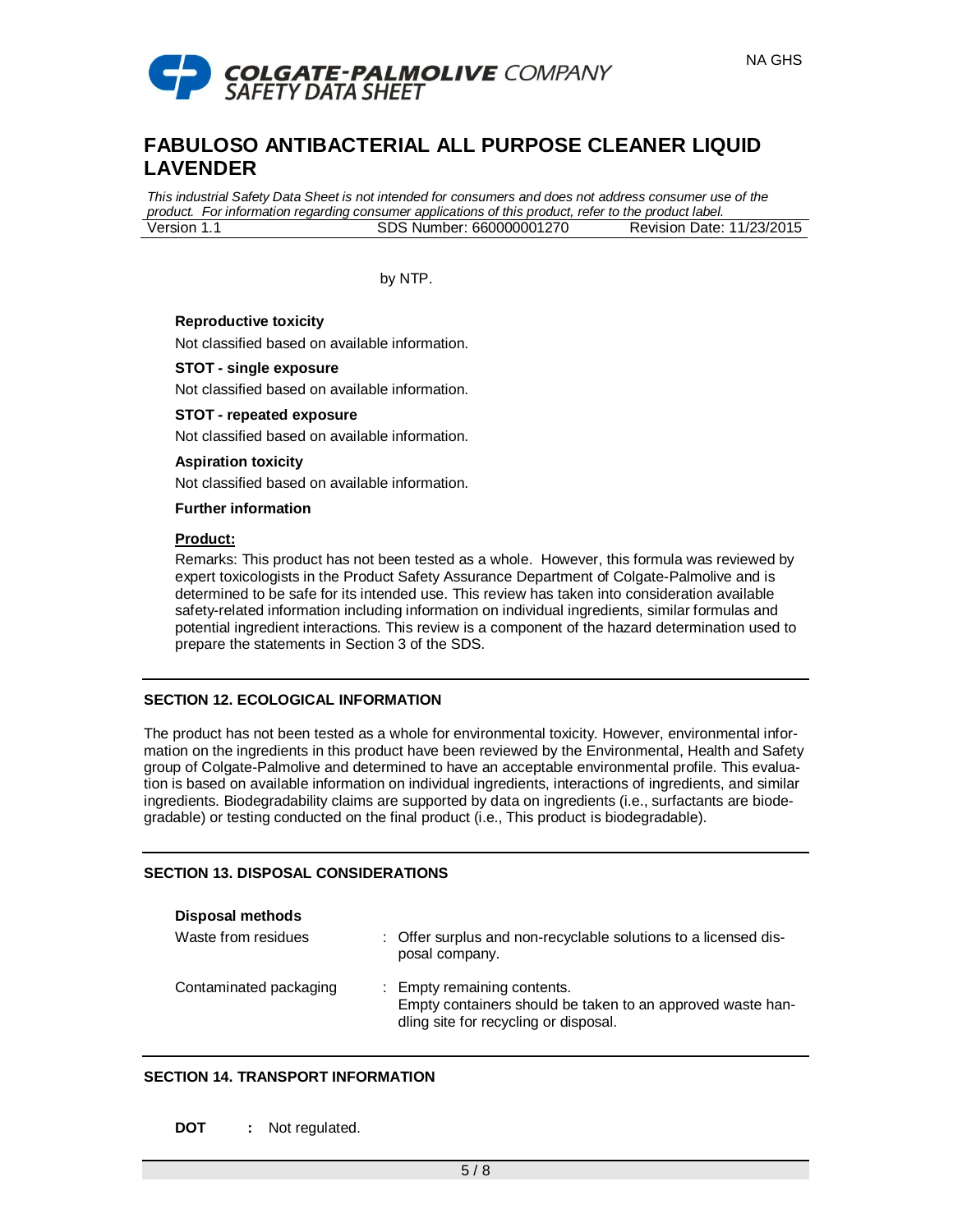

*This industrial Safety Data Sheet is not intended for consumers and does not address consumer use of the product. For information regarding consumer applications of this product, refer to the product label.* Version 1.1 SDS Number: 660000001270 Revision Date: 11/23/2015

- **TDG :** Not regulated.
- **IATA :** Not regulated.
- **IMDG :** Not regulated.
- **ADR :** Not regulated.

### **International Regulation**

**Transport in bulk according to Annex II of MARPOL 73/78 and the IBC Code** Not applicable for product as supplied.

### **National Regulations**

## **SECTION 15. REGULATORY INFORMATION**

### **EPCRA - Emergency Planning and Community Right-to-Know Act**

### **CERCLA Reportable Quantity**

| l Components                                 | CAS-No.    | Component RQ I<br>(Ibs) | Component RQ (lbs) |
|----------------------------------------------|------------|-------------------------|--------------------|
| I SODIUM DODECYL BENZENE<br><b>SULFONATE</b> | 25155-30-0 | 1000                    |                    |

\*: Calculated RQ exceeds reasonably attainable upper limit.

### **SARA 304 Extremely Hazardous Substances Reportable Quantity**

This material does not contain any components with a section 304 EHS RQ.

| SARA 311/312 Hazards | $:$ No SARA Hazards                                                                                                                                                                       |
|----------------------|-------------------------------------------------------------------------------------------------------------------------------------------------------------------------------------------|
| <b>SARA 302</b>      | : No chemicals in this material are subject to the reporting re-<br>quirements of SARA Title III, Section 302.                                                                            |
| <b>SARA 313</b>      | : This material does not contain any chemical components with<br>known CAS numbers that exceed the threshold (De Minimis)<br>reporting levels established by SARA Title III, Section 313. |

### **Clean Air Act**

This product neither contains, nor was manufactured with a Class I or Class II ODS as defined by the U.S. Clean Air Act Section 602 (40 CFR 82, Subpt. A, App.A + B).

This product does not contain any hazardous air pollutants (HAP), as defined by the U.S. Clean Air Act Section 12 (40 CFR 61).

This product does not contain any chemicals listed under the U.S. Clean Air Act Section 112(r) for Accidental Release Prevention (40 CFR 68.130, Subpart F).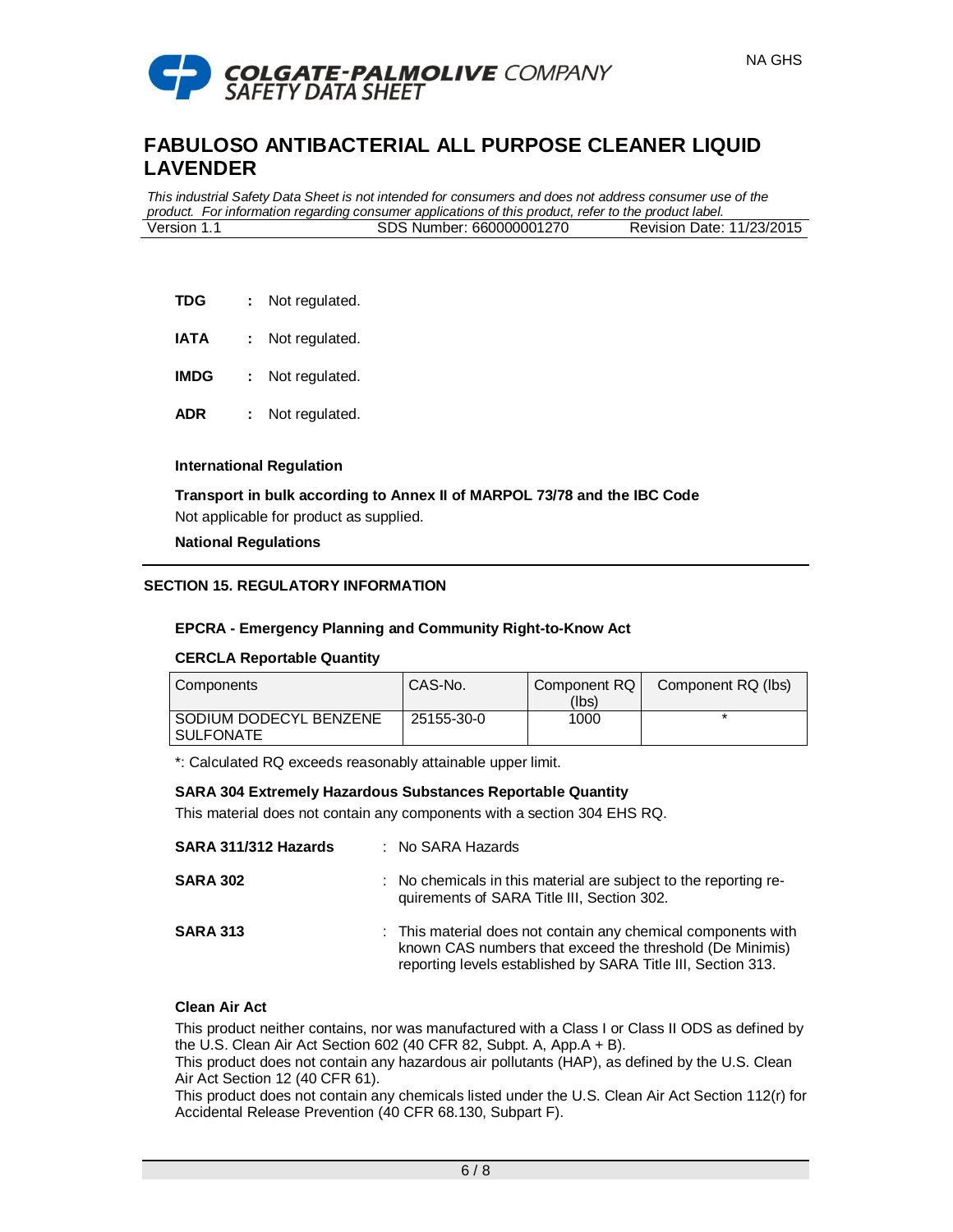

*This industrial Safety Data Sheet is not intended for consumers and does not address consumer use of the product. For information regarding consumer applications of this product, refer to the product label.* Version 1.1 SDS Number: 660000001270 Revision Date: 11/23/2015

This product does not contain any chemicals listed under the U.S. Clean Air Act Section 111 SOCMI Intermediate or Final VOC's (40 CFR 60.489).

### **Clean Water Act**

The following Hazardous Substances are listed under the U.S. CleanWater Act, Section 311, Table 116.4A: 25155-30-0 0.8 %

SODIUM DODECYL BENZENE

SULFONATE

The following Hazardous Chemicals are listed under the U.S. CleanWater Act, Section 311, Table 117.3:

SODIUM DODECYL BENZENE SULFONATE

25155-30-0 0.8 %

This product does not contain any toxic pollutants listed under the U.S. Clean Water Act Section 307

### **US State Regulations**

**Massachusetts Right To Know**

No components are subject to the Massachusetts Right to Know Act.

| Pennsylvania Right To Know                 |              |              |
|--------------------------------------------|--------------|--------------|
| Water                                      | <b>WATER</b> | $90 - 100 %$ |
| SODIUM DODECYL BENZENE<br><b>SULFONATE</b> | 25155-30-0   | $0.1 - 1\%$  |
| <b>New Jersey Right To Know</b>            |              |              |
| Water                                      | <b>WATER</b> | $90 - 100 %$ |

## **SECTION 16. OTHER INFORMATION**

## **Full text of other abbreviations**

(Q)SAR - (Quantitative) Structure Activity Relationship; ASTM - American Society for the Testing of Materials; bw - Body weight; DIN - Standard of the German Institute for Standardisation; ECx - Concentration associated with x% response; ELx - Loading rate associated with x% response; EmS - Emergency Schedule; ErCx - Concentration associated with x% growth rate response; GHS - Globally Harmonized System; IARC - International Agency for Research on Cancer; IATA - International Air Transport Association; IBC - International Code for the Construction and Equipment of Ships carrying Dangerous Chemicals in Bulk; IC50 - Half maximal inhibitory concentration; ICAO - International Civil Aviation Organization; IMDG - International Maritime Dangerous Goods; IMO - International Maritime Organization; ISO - International Organisation for Standardization; LC50 - Lethal Concentration to 50 % of a test population; LD50 - Lethal Dose to 50% of a test population (Median Lethal Dose); MARPOL - International Convention for the Prevention of Pollution from Ships; n.o.s. - Not Otherwise Specified; NO(A)EC - No Observed (Adverse) Effect Concentration; NO(A)EL - No Observed (Adverse) Effect Level; NOELR - No Observable Effect Loading Rate; OECD - Organization for Economic Co-operation and Development; OPPTS - Office of Chemical Safety and Pollution Prevention; PBT - Persistent, Bioaccumulative and Toxic substance; REACH - Regulation (EC) No 1907/2006 of the European Parliament and of the